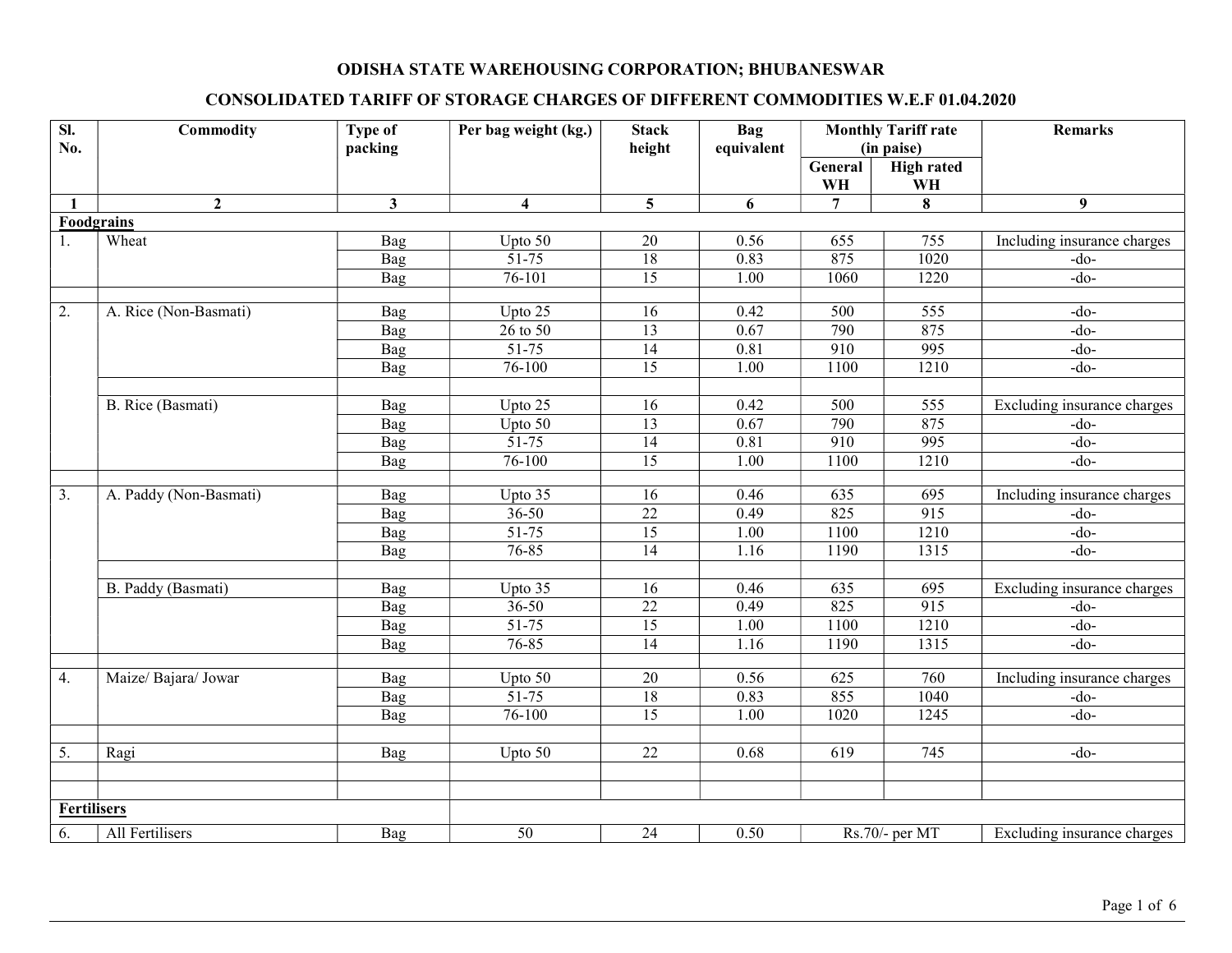| Sl.<br>No.    | Commodity                            | <b>Type of</b><br>packing | Per bag weight (kg.)    | <b>Stack</b><br>height | <b>Bag</b><br>equivalent | <b>Monthly Tariff rate</b><br>(in paise) |                   | <b>Remarks</b>              |
|---------------|--------------------------------------|---------------------------|-------------------------|------------------------|--------------------------|------------------------------------------|-------------------|-----------------------------|
|               |                                      |                           |                         |                        |                          | General                                  | <b>High rated</b> |                             |
|               |                                      |                           |                         |                        |                          | WH                                       | WH                |                             |
| 1             | $\overline{2}$                       | $\mathbf{3}$              | $\overline{\mathbf{4}}$ | $5\overline{)}$        | 6                        | 7                                        | 8                 | 9                           |
|               | <b>Food Products</b>                 |                           |                         |                        |                          |                                          |                   |                             |
| 7.            | Wheat flour                          | Bag                       | 90                      | 12                     | 1.25                     | 1025                                     | 1250              | Excluding insurance charge  |
|               |                                      |                           |                         |                        |                          |                                          |                   |                             |
| 8.            | Maida, Sooji / Pea Flour/ Besan      | Bag                       | 100                     | 12                     | 1.25                     | 1025                                     | 1250              | $-do-$                      |
|               |                                      |                           |                         |                        |                          |                                          |                   |                             |
| 9.            | Sago                                 | Plastic Bag               | 50                      | 18                     | 0.56                     | 630                                      | 705               | $-do-$                      |
|               |                                      | Bag                       | 100                     | 15                     | 1.00                     | 1105                                     | 1230              | $-do-$                      |
|               |                                      |                           |                         |                        |                          |                                          |                   |                             |
| 10.           | Soyabeen                             | Jute Bag                  | $0 - 50$                | 16                     | 0.66                     | 610                                      | 745<br>955        | $-do-$                      |
|               |                                      | Jute Bag<br>Jute Bag      | 55-65<br>$101 - 115$    | 16<br>15               | 0.86                     | 775<br>1025                              | 1250              | $-do-$<br>$-do-$            |
|               |                                      |                           |                         |                        | 1.13                     |                                          |                   |                             |
| <b>Pulses</b> |                                      |                           |                         |                        |                          |                                          |                   |                             |
| 11.           | All pulses (broken or whole) Urad.   | Bag                       | Upto 25                 | 24                     | 0.28                     | 430                                      | 510               | Excluding insurance charge  |
|               | Moong, Masoor, Tur Dal, Green        | Bag                       | 50                      | $\overline{20}$        | 0.60                     | 615                                      | 730               | $-do-$                      |
|               | Gram, Red Gram (Black Gram Whole)    | Bag                       | 100                     | $\overline{15}$        | 1.00                     | 1005                                     | 1195              | $-do-$                      |
|               | (other than given at sl.no.12 to 15) |                           |                         |                        |                          |                                          |                   |                             |
|               |                                      |                           |                         |                        |                          |                                          |                   |                             |
| 12.           | Yellow peas                          | Bag                       | Upto 50                 | 22                     | 0.63                     | 610                                      | 700               | $-do-$                      |
|               |                                      | Bag                       | 51-96                   | $\overline{15}$        | 1.00                     | 962                                      | 1115              | $-do-$                      |
|               |                                      |                           |                         |                        |                          |                                          |                   |                             |
| 13.           | Peas                                 | Plastic pack              | 52                      | 20                     | 0.51                     | 615                                      | 720               | $-do-$                      |
|               |                                      |                           |                         |                        |                          |                                          |                   |                             |
| 14.           | Bengal Gram                          | Bag                       | 60                      | 14                     | 0.71                     | 670                                      | 750               | $-do-$                      |
|               |                                      |                           |                         |                        |                          |                                          |                   |                             |
| 15.           | Black gram (Broken)                  | Bag                       | 40                      | 16                     | 0.50                     | 618                                      | 685               | $-do-$                      |
| <b>Spices</b> |                                      |                           |                         |                        |                          |                                          |                   |                             |
| 16.           | Aniseed, Arecanut, Coriander         | Bag                       | $\overline{75}$         | 15                     | 1.00                     | 870                                      | 1005              | Excluding insurance charges |
|               | (Dhania), Cumin, Ginger,             |                           |                         |                        |                          |                                          |                   |                             |
|               | Fenugreek (Methi), Lovage,           |                           |                         |                        |                          |                                          |                   |                             |
|               | Soapnut, Rajgira (Ramdhana)          |                           |                         |                        |                          |                                          |                   |                             |
|               | A. Coriander (Dhania)                | Bag                       | 40                      |                        | 0.93                     | 815                                      | 935               | $-do-$                      |
|               | B. Fenugreek (Methi)                 | Bag                       | 50                      | $\equiv$               | 0.81                     | 715                                      | 820               | $-do$                       |
|               |                                      |                           |                         |                        |                          |                                          |                   |                             |
| 17.           | Black pepper                         | Bag                       | 75                      | 15                     | 1.09                     | 940                                      | 1080              | $-do-$                      |
|               |                                      |                           |                         |                        |                          |                                          |                   |                             |
| 18.           | Chillies                             | Bag                       | 10                      | 05                     | 0.45                     | 475                                      | 560               | $-do-$                      |
|               |                                      | Bag                       | 31                      | 10                     | 2.00                     | 1775                                     | 2110              | $-do-$                      |
|               |                                      |                           |                         |                        |                          |                                          |                   |                             |
| 19.           | Cardamum (Big)                       | <b>Bag</b>                | 60                      | 10                     | 2.49                     | 2020                                     | 2330              | $-do-$                      |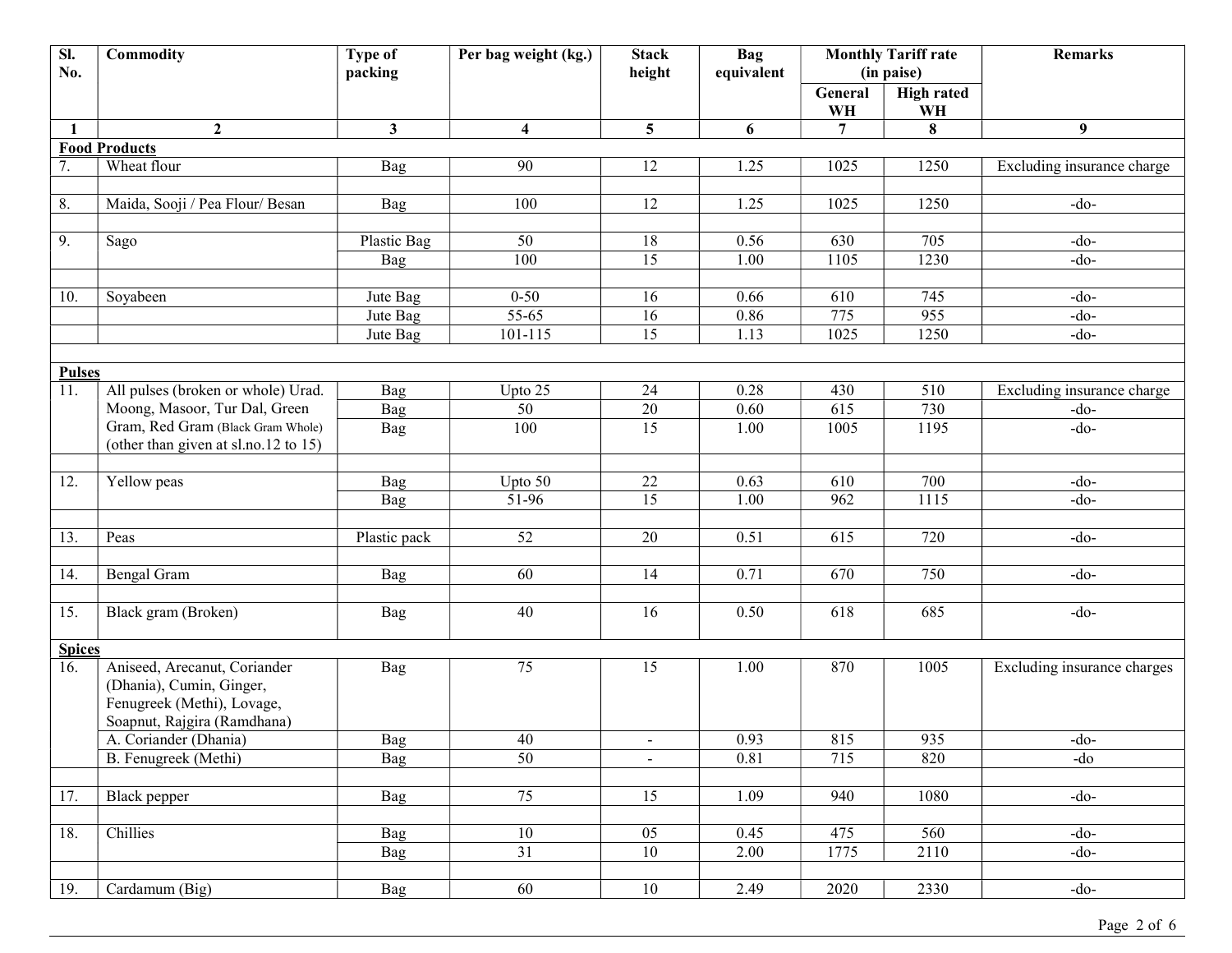| <b>High rated</b><br>General<br>WH<br>WH<br>$\overline{7}$<br>8<br>$\boldsymbol{9}$<br>$\mathbf{2}$<br>$\mathbf{3}$<br>$\overline{\mathbf{5}}$<br>6<br>4<br>-1<br>75<br>$\overline{15}$<br>870<br><b>Bulk</b><br>1.00<br>1005<br>20.<br>Turmeric<br>76-90<br>15<br>935<br>1085<br>1.00<br>Bag<br>-do<br>91-100<br>13<br>1.27<br>1155<br>$-do-$<br>1320<br>Bag<br>$\overline{12}$<br>1.49<br>1290<br>1485<br>$-do-$<br>101-115<br>Bag<br>10<br>220<br>21.<br>Tamarind (seed less)<br>0.18<br>260<br>$-do-$<br>Mat/Bag<br>$\blacksquare$<br>22.<br>Tamarind (with seed)<br>50<br>0.75<br>690<br>$-do-$<br>Bag<br>20<br>616<br>75<br>$\overline{15}$<br>827<br>1.00<br>920<br>$-do-$<br>Bag<br>65<br>0.93<br>835<br>990<br>23.<br>16<br>$-do-$<br>Tapioca crips<br>Bag<br><b>Foodstuffs</b><br>Butter oil<br>16<br>17<br>0.29<br>335<br>385<br>$-do-$<br>24.<br>Carton<br>CSM (Blended)<br>25<br>25.<br>24<br>0.36<br>300<br>345<br>$-do-$<br>Bag | SI.<br>No. | Commodity | <b>Type of</b><br>packing | Per bag weight (kg.) | <b>Stack</b><br>height | <b>Bag</b><br>equivalent | <b>Monthly Tariff rate</b><br>(in paise) |     | <b>Remarks</b>                     |
|------------------------------------------------------------------------------------------------------------------------------------------------------------------------------------------------------------------------------------------------------------------------------------------------------------------------------------------------------------------------------------------------------------------------------------------------------------------------------------------------------------------------------------------------------------------------------------------------------------------------------------------------------------------------------------------------------------------------------------------------------------------------------------------------------------------------------------------------------------------------------------------------------------------------------------------------|------------|-----------|---------------------------|----------------------|------------------------|--------------------------|------------------------------------------|-----|------------------------------------|
|                                                                                                                                                                                                                                                                                                                                                                                                                                                                                                                                                                                                                                                                                                                                                                                                                                                                                                                                                |            |           |                           |                      |                        |                          |                                          |     |                                    |
|                                                                                                                                                                                                                                                                                                                                                                                                                                                                                                                                                                                                                                                                                                                                                                                                                                                                                                                                                |            |           |                           |                      |                        |                          |                                          |     |                                    |
|                                                                                                                                                                                                                                                                                                                                                                                                                                                                                                                                                                                                                                                                                                                                                                                                                                                                                                                                                |            |           |                           |                      |                        |                          |                                          |     | <b>Excluding Insurance charges</b> |
|                                                                                                                                                                                                                                                                                                                                                                                                                                                                                                                                                                                                                                                                                                                                                                                                                                                                                                                                                |            |           |                           |                      |                        |                          |                                          |     |                                    |
|                                                                                                                                                                                                                                                                                                                                                                                                                                                                                                                                                                                                                                                                                                                                                                                                                                                                                                                                                |            |           |                           |                      |                        |                          |                                          |     |                                    |
|                                                                                                                                                                                                                                                                                                                                                                                                                                                                                                                                                                                                                                                                                                                                                                                                                                                                                                                                                |            |           |                           |                      |                        |                          |                                          |     |                                    |
|                                                                                                                                                                                                                                                                                                                                                                                                                                                                                                                                                                                                                                                                                                                                                                                                                                                                                                                                                |            |           |                           |                      |                        |                          |                                          |     |                                    |
|                                                                                                                                                                                                                                                                                                                                                                                                                                                                                                                                                                                                                                                                                                                                                                                                                                                                                                                                                |            |           |                           |                      |                        |                          |                                          |     |                                    |
|                                                                                                                                                                                                                                                                                                                                                                                                                                                                                                                                                                                                                                                                                                                                                                                                                                                                                                                                                |            |           |                           |                      |                        |                          |                                          |     |                                    |
|                                                                                                                                                                                                                                                                                                                                                                                                                                                                                                                                                                                                                                                                                                                                                                                                                                                                                                                                                |            |           |                           |                      |                        |                          |                                          |     |                                    |
|                                                                                                                                                                                                                                                                                                                                                                                                                                                                                                                                                                                                                                                                                                                                                                                                                                                                                                                                                |            |           |                           |                      |                        |                          |                                          |     |                                    |
|                                                                                                                                                                                                                                                                                                                                                                                                                                                                                                                                                                                                                                                                                                                                                                                                                                                                                                                                                |            |           |                           |                      |                        |                          |                                          |     |                                    |
|                                                                                                                                                                                                                                                                                                                                                                                                                                                                                                                                                                                                                                                                                                                                                                                                                                                                                                                                                |            |           |                           |                      |                        |                          |                                          |     |                                    |
|                                                                                                                                                                                                                                                                                                                                                                                                                                                                                                                                                                                                                                                                                                                                                                                                                                                                                                                                                |            |           |                           |                      |                        |                          |                                          |     |                                    |
|                                                                                                                                                                                                                                                                                                                                                                                                                                                                                                                                                                                                                                                                                                                                                                                                                                                                                                                                                |            |           |                           |                      |                        |                          |                                          |     |                                    |
|                                                                                                                                                                                                                                                                                                                                                                                                                                                                                                                                                                                                                                                                                                                                                                                                                                                                                                                                                |            |           |                           |                      |                        |                          |                                          |     |                                    |
|                                                                                                                                                                                                                                                                                                                                                                                                                                                                                                                                                                                                                                                                                                                                                                                                                                                                                                                                                |            |           |                           |                      |                        |                          |                                          |     |                                    |
|                                                                                                                                                                                                                                                                                                                                                                                                                                                                                                                                                                                                                                                                                                                                                                                                                                                                                                                                                | 26.        | Salt      | Bag                       | 50                   | 16                     | 0.56                     | 610                                      | 725 | $-do-$                             |
|                                                                                                                                                                                                                                                                                                                                                                                                                                                                                                                                                                                                                                                                                                                                                                                                                                                                                                                                                |            |           |                           |                      |                        |                          |                                          |     |                                    |
| 27.<br>15<br>$1.00\,$<br>1105<br>$-do-$<br>Raw cashew<br>Bag<br>Upto 80<br>1230                                                                                                                                                                                                                                                                                                                                                                                                                                                                                                                                                                                                                                                                                                                                                                                                                                                                |            |           |                           |                      |                        |                          |                                          |     |                                    |
| 25<br>22<br>28.<br>Milk Powder<br>0.50<br>410<br>475<br>$-do-$<br><b>Bag</b>                                                                                                                                                                                                                                                                                                                                                                                                                                                                                                                                                                                                                                                                                                                                                                                                                                                                   |            |           |                           |                      |                        |                          |                                          |     |                                    |
|                                                                                                                                                                                                                                                                                                                                                                                                                                                                                                                                                                                                                                                                                                                                                                                                                                                                                                                                                |            |           |                           |                      |                        |                          |                                          |     |                                    |
| 29.<br>Salad Oil<br>220<br>02<br>5.00<br>Drum<br>4265<br>4935<br>$-do-$                                                                                                                                                                                                                                                                                                                                                                                                                                                                                                                                                                                                                                                                                                                                                                                                                                                                        |            |           |                           |                      |                        |                          |                                          |     |                                    |
| 12<br>25<br>315<br>0.25<br>$-do-$<br>Tin in cartons<br>280                                                                                                                                                                                                                                                                                                                                                                                                                                                                                                                                                                                                                                                                                                                                                                                                                                                                                     |            |           |                           |                      |                        |                          |                                          |     |                                    |
| <b>Oil Seeds</b>                                                                                                                                                                                                                                                                                                                                                                                                                                                                                                                                                                                                                                                                                                                                                                                                                                                                                                                               |            |           |                           |                      |                        |                          |                                          |     |                                    |
| Ambadi, Castor, Karanji Linseed,<br>100<br>1195<br>Bag<br>15<br>1.00<br>1050<br>30.<br>Mustard, Taramira, Popy, Saf<br>flower, Seasamum, Sunflower,<br>Sunhemps, Toria, Soyabeen and<br>Groundnut kernels                                                                                                                                                                                                                                                                                                                                                                                                                                                                                                                                                                                                                                                                                                                                      |            |           |                           |                      |                        |                          |                                          |     | Excluding insurance charges        |
| 25<br>Bag<br>22<br>0.59<br>520<br>31.<br>Cotton seeds<br>600<br>$-do-$                                                                                                                                                                                                                                                                                                                                                                                                                                                                                                                                                                                                                                                                                                                                                                                                                                                                         |            |           |                           |                      |                        |                          |                                          |     |                                    |
| $\overline{40}$<br>$18\,$<br>530<br>0.63<br>615<br>-do-<br>Bag                                                                                                                                                                                                                                                                                                                                                                                                                                                                                                                                                                                                                                                                                                                                                                                                                                                                                 |            |           |                           |                      |                        |                          |                                          |     |                                    |
| $\overline{50}$<br>$\overline{18}$<br>0.83<br>725<br>835<br>Bag<br>$-do-$                                                                                                                                                                                                                                                                                                                                                                                                                                                                                                                                                                                                                                                                                                                                                                                                                                                                      |            |           |                           |                      |                        |                          |                                          |     |                                    |
|                                                                                                                                                                                                                                                                                                                                                                                                                                                                                                                                                                                                                                                                                                                                                                                                                                                                                                                                                |            |           |                           |                      |                        |                          |                                          |     |                                    |
| Mustard seeds<br>50<br>24<br>725<br>32.<br>0.44<br>610<br>$-do-$<br>Bag                                                                                                                                                                                                                                                                                                                                                                                                                                                                                                                                                                                                                                                                                                                                                                                                                                                                        |            |           |                           |                      |                        |                          |                                          |     |                                    |
| 220<br>33.<br>Groundnut (pods)<br>10<br>16<br>0.06<br>260<br>$-do-$<br>Bag                                                                                                                                                                                                                                                                                                                                                                                                                                                                                                                                                                                                                                                                                                                                                                                                                                                                     |            |           |                           |                      |                        |                          |                                          |     |                                    |
| 725<br>835<br>40<br>16<br>$-do-$<br>Bag<br>1.06                                                                                                                                                                                                                                                                                                                                                                                                                                                                                                                                                                                                                                                                                                                                                                                                                                                                                                |            |           |                           |                      |                        |                          |                                          |     |                                    |
| 49<br>13<br>1160<br>1335<br>Bag<br>1.27                                                                                                                                                                                                                                                                                                                                                                                                                                                                                                                                                                                                                                                                                                                                                                                                                                                                                                        |            |           |                           |                      |                        |                          |                                          |     |                                    |
| $\overline{30}$<br>34.<br>Dissected coconut pod<br>Polythene Bag<br>10<br>1315<br>1525<br>$-do-$<br>1.33                                                                                                                                                                                                                                                                                                                                                                                                                                                                                                                                                                                                                                                                                                                                                                                                                                       |            |           |                           |                      |                        |                          |                                          |     |                                    |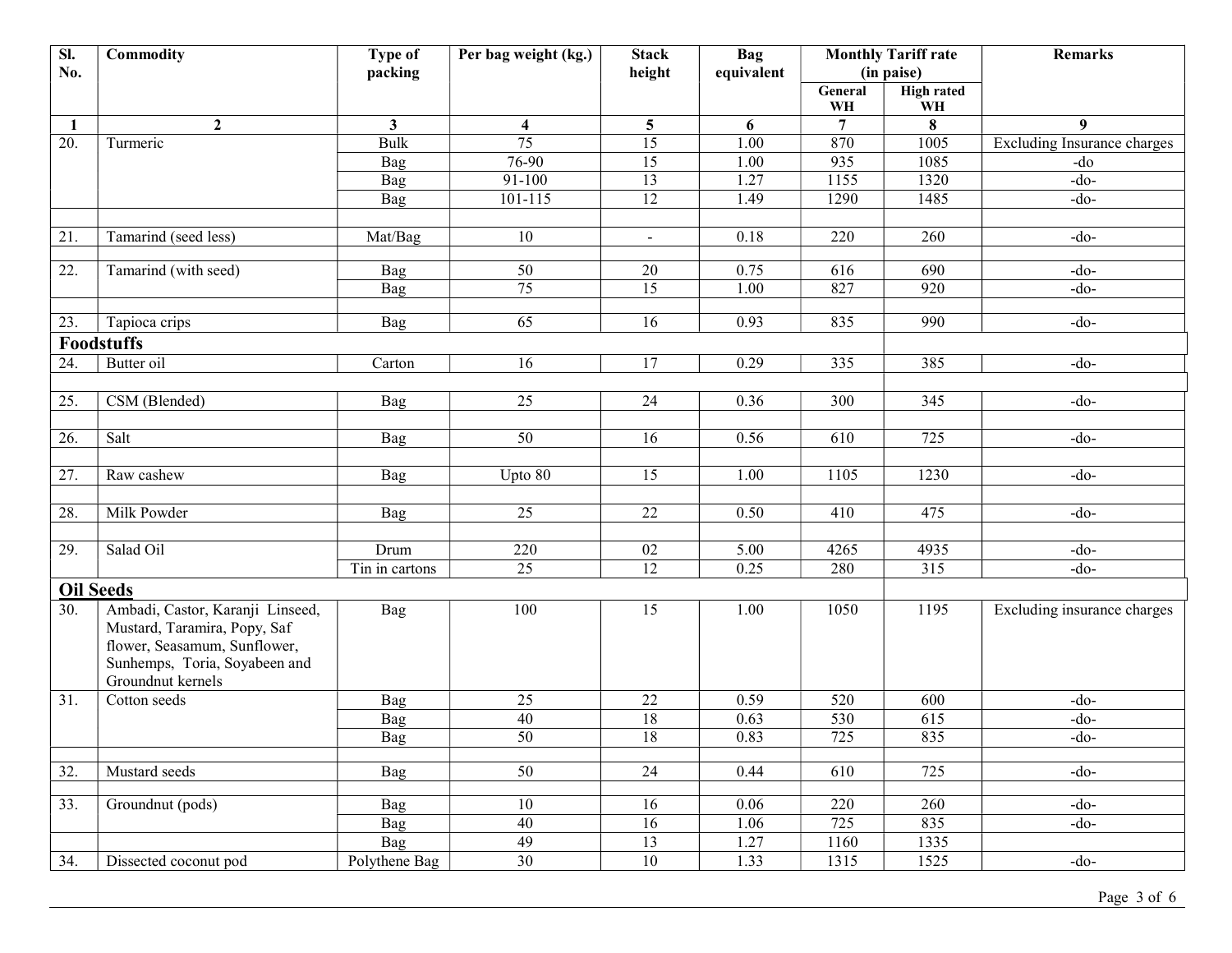| $\overline{\mathbf{S}}$ .<br>No. | Commodity                                                   | Type of<br>packing | Per bag weight (kg.)    | <b>Stack</b><br>height | <b>Bag</b><br>equivalent |                  | <b>Monthly Tariff rate</b><br>(in paise) | <b>Remarks</b>                     |  |
|----------------------------------|-------------------------------------------------------------|--------------------|-------------------------|------------------------|--------------------------|------------------|------------------------------------------|------------------------------------|--|
|                                  |                                                             |                    |                         |                        |                          | General<br>WH    | <b>High rated</b><br>WH                  |                                    |  |
| $\mathbf{1}$                     | $\overline{2}$                                              | $\mathbf{3}$       | $\overline{\mathbf{4}}$ | $\overline{5}$         | 6                        | $\overline{7}$   | 8                                        | 9                                  |  |
| <b>OILS</b>                      |                                                             |                    |                         |                        |                          |                  |                                          |                                    |  |
| 35.                              | Coconut, Ground nut, Mustard,<br>Hydrogenated Vegetable Oil | Tin                | 16.6                    | $\overline{a}$         | 0.28                     | 280              | 315                                      | <b>Excluding Insurance charges</b> |  |
|                                  |                                                             |                    |                         |                        |                          |                  |                                          |                                    |  |
| 36.                              | Soyabeen Oil                                                | Carton             | 12 ltr.                 | $\blacksquare$         | 0.42                     | $\overline{515}$ | 590                                      | $-do$ -                            |  |
| 37.                              | Vegetable Oil (Refined)                                     | Carton             | $\overline{10}$         | $\overline{05}$        | 0.37                     | $\overline{515}$ | 590                                      | $-do$ -                            |  |
|                                  | <b>Jaggery &amp; Sugar</b>                                  |                    |                         |                        |                          |                  |                                          |                                    |  |
| 38.                              | Sugar/                                                      | Bag                | 50                      | 24                     | 0.50                     | 515              | 615                                      | $-do-$                             |  |
|                                  | Khandsari                                                   | Bag                | 100                     | $\overline{15}$        | 1.00                     | 1005             | 1195                                     | $-do-$                             |  |
|                                  |                                                             |                    |                         |                        |                          |                  |                                          |                                    |  |
| 39.                              | Jaggery                                                     | Lumps              | 15                      | 05                     | 0.22                     | 190              | 215                                      | $-do-$                             |  |
|                                  |                                                             | Bucket shaped      | 34                      | 03                     | 0.83                     | 650              | 750                                      | $-do-$                             |  |
|                                  |                                                             | Lumps              | $\mathbb{L}$            | 02                     | 0.81                     | 985              | 1135                                     | $-do-$                             |  |
|                                  |                                                             | Bag                | 50                      | 0 <sub>5</sub>         | 1.49                     | 1160             | 1335                                     | $-do-$                             |  |
|                                  |                                                             | Powder             | 80                      | 12                     | 1.04                     | 805              | 920                                      | $-do-$                             |  |
|                                  | <b>Textiles &amp; Fibers</b>                                |                    |                         |                        |                          |                  |                                          |                                    |  |
| 40                               | Fibers/ Cotton yarn                                         | Bale               | $\overline{50}$         | 12                     | 1.49                     | 1270             | 1465                                     | <b>Excluding Insurance charges</b> |  |
|                                  |                                                             | Bale               | 90                      | ${\bf 08}$             | 2.22                     | 1910             | 2195                                     | $-do-$                             |  |
|                                  |                                                             | Bale               | 180                     | $\overline{06}$        | 3.33                     | 2950             | 3610                                     | $-do-$                             |  |
|                                  |                                                             | Bale               | Above 180               | 04                     | $\overline{5.00}$        | 4265             | 4935                                     | $-do-$                             |  |
|                                  |                                                             | Wooden cases       | 145                     | 04                     | 5.00                     | 4265             | 4935                                     | $-do$                              |  |
|                                  |                                                             |                    |                         |                        |                          |                  |                                          |                                    |  |
| 41                               | <b>Cotton Bales</b>                                         | Bales              | $\overline{200}$        | 06                     | 3.33                     | 3490             | 4060                                     | $-do-$                             |  |
|                                  |                                                             | (fully pressed)    | Above 200               | $\overline{06}$        | 5.00                     | 5005             | 5845                                     | $-do-$                             |  |
|                                  |                                                             |                    |                         |                        |                          |                  |                                          |                                    |  |
| 42                               | Jute gunnies                                                | <b>Bundles</b>     | 10 gunnies              | $\blacksquare$         | $\frac{1}{2}$            | 190              | 215                                      | $-do-$                             |  |
|                                  |                                                             | Bales              | 350                     | $\overline{04}$        | 4.55                     | 3870             | 4485                                     | $-do-$                             |  |
|                                  |                                                             | (fully pressed)    | Above 350               | 03                     | 6.67                     | 5680             | 6565                                     | $-do-$                             |  |
| 43                               | Jute                                                        | Bale               | Per bale                | $\overline{08}$        | 3.45                     | 3275             | 4005                                     | $-do-$                             |  |
| 44                               | Copra                                                       | <b>Bag</b>         | 50                      | $\overline{12}$        | 1.25                     | 1215             | 1485                                     | $-do-$                             |  |
| 45                               | Milling Copra                                               | Bag                | $\overline{50}$         | $\overline{12}$        | 2.04                     | 1760             | 2045                                     | $-do$ -                            |  |
| <b>Seeds</b>                     |                                                             |                    |                         |                        |                          |                  |                                          |                                    |  |
| 46                               | Hybrid seeds                                                | Cloth bag          | $\tau$                  | 24                     | 0.25                     | 265              | 295                                      | $-do-$                             |  |
|                                  | (except paddy)                                              |                    |                         |                        |                          |                  |                                          |                                    |  |
|                                  | Jowar, Maize                                                | Bag                | 100                     | $\overline{10}$        | 1.49                     | 1395             | 1615                                     | $-do-$                             |  |
|                                  |                                                             |                    |                         |                        |                          |                  |                                          |                                    |  |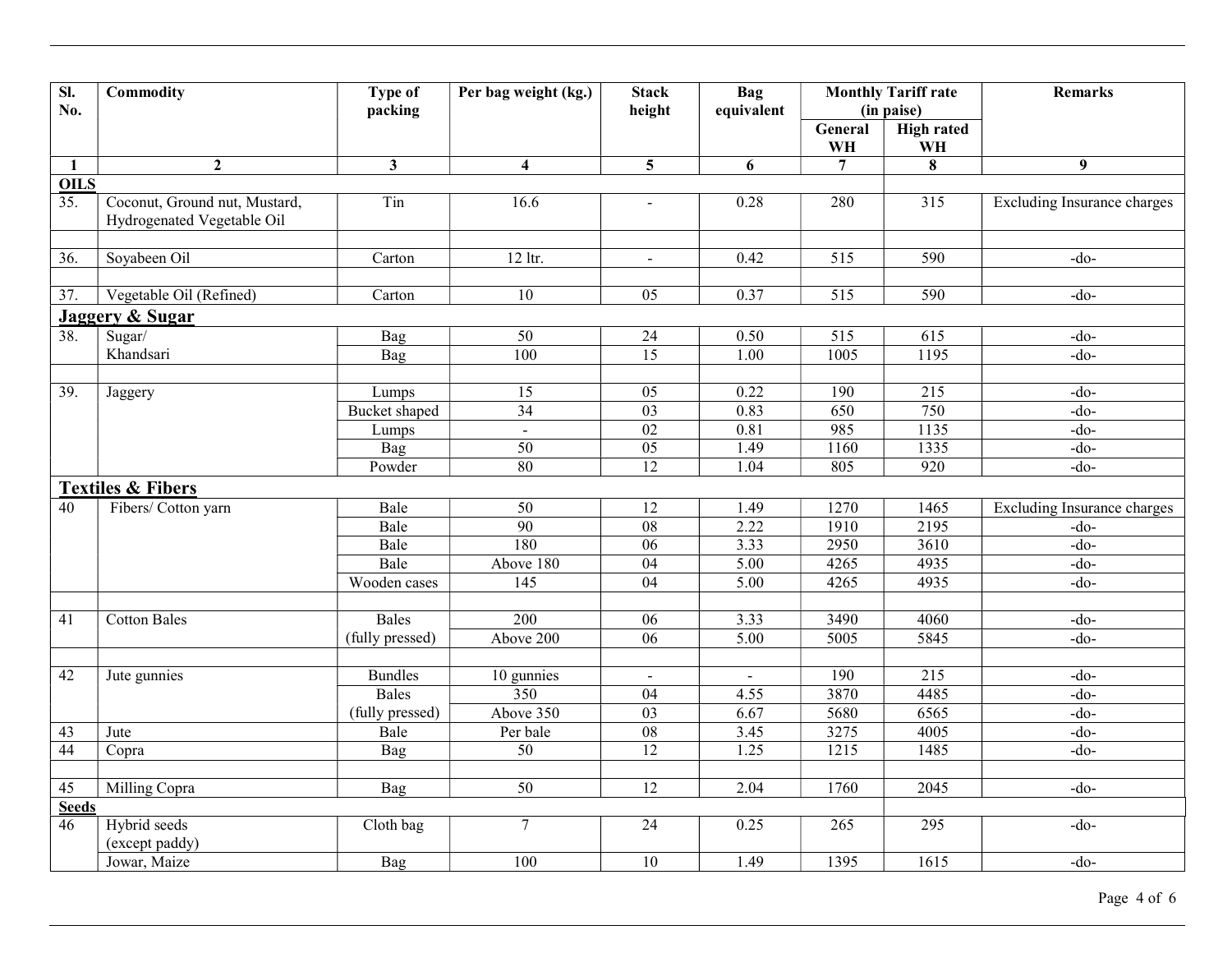| $\overline{sl}$ .<br>No. | Commodity                   | <b>Type of</b><br>packing  | Per bag weight (kg.)    | <b>Stack</b><br>height | Bag<br>equivalent |                         | <b>Monthly Tariff rate</b><br>(in paise) | <b>Remarks</b>                     |
|--------------------------|-----------------------------|----------------------------|-------------------------|------------------------|-------------------|-------------------------|------------------------------------------|------------------------------------|
|                          |                             |                            |                         |                        |                   | General<br>WH           | <b>High rated</b><br>WH                  |                                    |
| 1                        | $\overline{2}$              | $\mathbf{3}$               | $\overline{\mathbf{4}}$ | $5\overline{)}$        | 6                 | $\overline{7}$          | 8                                        | $\boldsymbol{9}$                   |
| 47                       | Tulsi seed                  | <b>Bag</b>                 | 50                      | $\overline{15}$        | 1.00              | 870                     | 1005                                     | <b>Excluding Insurance charges</b> |
|                          |                             |                            |                         |                        |                   |                         |                                          |                                    |
| 48                       | Certified soyabeen seed     | Jute bag                   | 40                      | $\overline{12}$        | 0.94              | 895                     | 1030                                     | $-do-$                             |
|                          |                             |                            |                         |                        |                   |                         |                                          |                                    |
| 49                       | Certified gram seed         | Jute bag                   | $\overline{30}$         | 15                     | 0.63              | 610                     | 700                                      | $-do-$                             |
|                          |                             | Jute bag                   | $\overline{40}$         | $\overline{15}$        | 0.70              | 670                     | 770                                      | $-do-$                             |
|                          |                             |                            |                         |                        |                   |                         |                                          |                                    |
| 50                       | Paddy seed                  | Cloth bag<br>Hessian cloth | 12<br>$\overline{30}$   | 24<br>$\overline{20}$  | 0.28<br>0.56      | 265<br>$\overline{500}$ | 295<br>575                               | $-do-$<br>$-do-$                   |
|                          |                             | bag                        | 80                      | 12                     | 1.25              | 1085                    | 1250                                     | $-do-$                             |
| $\overline{51}$          | Wheat seed                  | Bag                        | $\overline{20}$         | 18                     | 0.38              | 335                     | 385                                      | $-do-$                             |
|                          |                             | Bag                        | 40                      | $\overline{16}$        | 0.71              | 610                     | 700                                      | $-do-$                             |
|                          |                             | Bag                        | Above 40                | 15                     | 1.00              | 870                     | 1005                                     | $-do-$                             |
|                          | <b>Feed &amp; Fodder</b>    |                            |                         |                        |                   |                         |                                          |                                    |
|                          |                             |                            |                         |                        |                   |                         |                                          |                                    |
| 52                       | Blackgram (Husk)            | Bag                        | $\overline{70}$         | 12                     | 1.25              | 895                     | 1035                                     | <b>Excluding Insurance charges</b> |
|                          |                             |                            |                         |                        |                   |                         |                                          |                                    |
| $\overline{53}$          | Blackgram (flour)           | Bag                        | $\overline{100}$        | $\overline{10}$        | 1.49              | 1125                    | 1290                                     | $-do-$                             |
|                          |                             |                            |                         |                        |                   |                         |                                          |                                    |
| $\overline{54}$          | Rice bran                   | Bag                        | 85                      | 15                     | 1.00              | 805                     | 920                                      | $-do-$                             |
|                          |                             |                            |                         |                        |                   |                         |                                          |                                    |
| 55                       | Oil cakes                   | <b>Bag</b>                 | $\overline{75}$         | $\overline{15}$        | 1.00              | 805                     | 920                                      | $-do-$                             |
|                          |                             |                            |                         |                        |                   |                         |                                          |                                    |
|                          | <b>Notified Commodities</b> |                            |                         |                        |                   |                         |                                          |                                    |
| 56                       | Cement                      | <b>Bag</b>                 | 50                      | $\overline{12}$        | 0.75              | $\overline{600}$        | 690                                      | $-do-$                             |
|                          |                             |                            |                         |                        |                   |                         |                                          |                                    |
| $\overline{57}$          | Soda Ash                    | <b>Bag</b>                 | 75                      | $\overline{15}$        | 1.00              | 870                     | 1005                                     | $-do-$                             |
|                          |                             |                            |                         |                        |                   |                         |                                          |                                    |
| 58                       | Topica starch               | Bag                        | 100                     | $\overline{15}$        | $\overline{1.00}$ | 870                     | 1005                                     | $-do-$                             |
|                          | Tea & Coffee                |                            |                         |                        |                   |                         |                                          |                                    |
| 59                       | Tea                         | Chest                      | $\overline{60}$         | $\overline{06}$        | 2.17              | 1865                    | 2155                                     | $-do-$                             |
|                          |                             |                            |                         |                        |                   |                         |                                          |                                    |
| 60                       | Chicory Root                | Bag                        | 75                      | 15                     | 1.00              | 870                     | 1005                                     | $-do-$                             |
|                          |                             |                            |                         |                        |                   |                         |                                          |                                    |
| 61                       | Chicory powder              | Bag                        | 25                      | 15                     | 0.63              | 530                     | 615                                      | $-do-$                             |